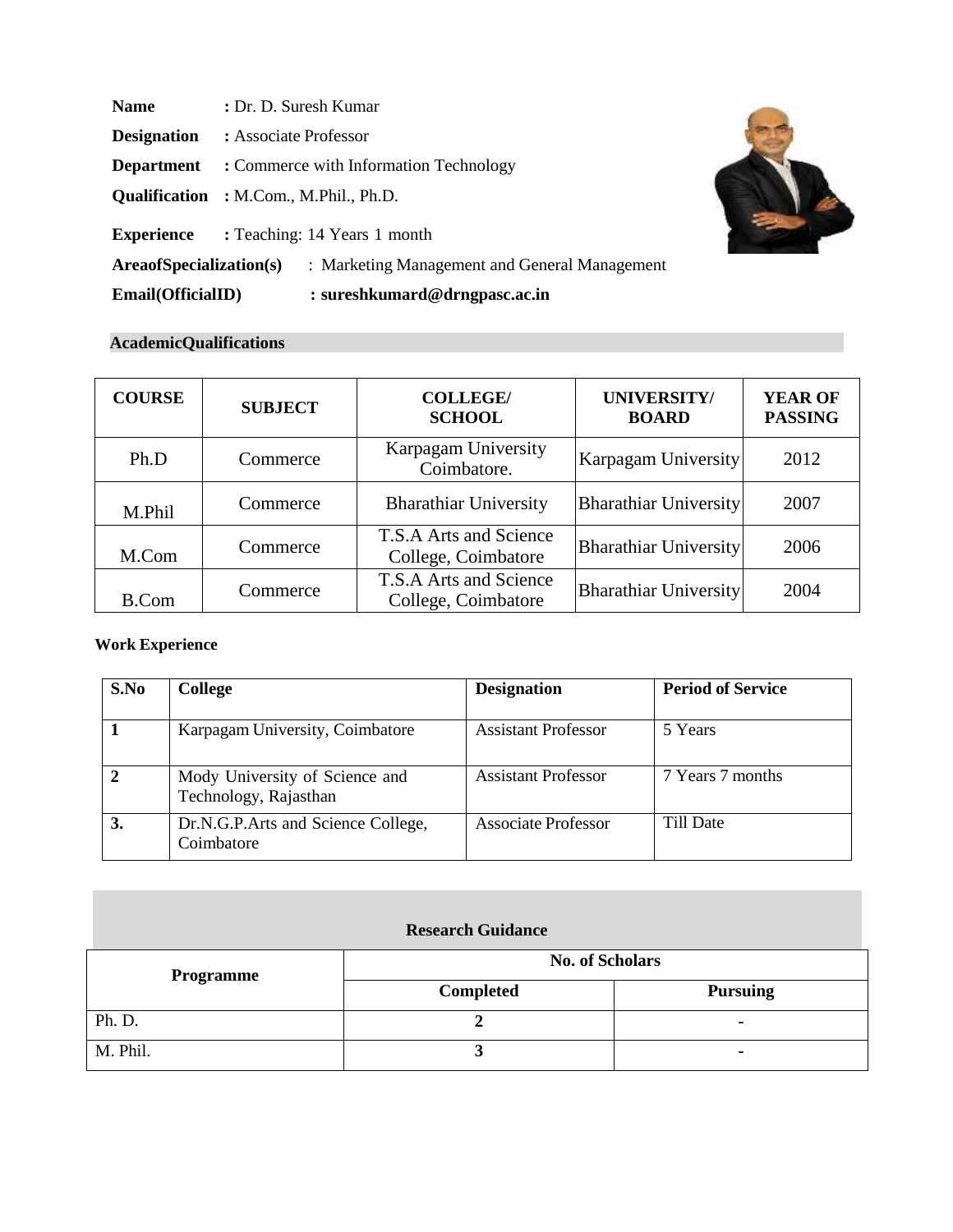#### **ResearchPublications**

### **International**

- Dr.D.Suresh Kumar "**Performance Evaluation of Bank Sponsored Mutual Funds: An Analytical Study**" Published in Paradigm, SAGE Publications, DOI: 10.1177/0971890719859941,Vol 23, Issue – 2, pp 1-22, October 2019.
- Dr.D.Suresh Kumar "**The Impact of External and Internal Market Forces on Inflation in India: An Empirical Investigation**" Published in The IUP Journal of Applied Economics, (C category) Vol. – XVIII, No 2, pp- 1-19, 2019
- Dr.D.Suresh Kumar "**Assessing Dynamism of Crude Oil Demand in Middle-Income Countries of South Asia: A Panel Data Investigation**" Published in Global Business Review, (C category) SAGE Publications, DOI: 10.1177/0972150918795367, pp- 1-15 September 2018.
- Dr.D.Suresh Kumar "**Impact of Selected Macroeconomic Determinants on Economic Growth in India: An Empirical Study**" Published in Vision: The Journal of Business Perspective, SAGE journal, DOI: 10.1177/0972262918803173, 22 (4) ,pp- 405-415, November, 2018.
- Dr.D.Suresh Kumar "**Foreign Tourists Arrival in India: An Analytical Study on Seasonal Variations of Tourist Arrival and its Impact on the Growth of Foreign Exchange Earnings"** Published in African Journal of Hospitality, Tourism and Leisure, ISSN: 2223-814X, Vol.7 (2) pp- 1- 10, 2018.
- Dr.D.Suresh Kumar "**An Empirical Study On Non-Performing Assets Of Public Sector Banks"** Published in "ZENITH International Journal of Business Economics & Management Research".ISSN 2249- 8826, Vol.6 (5), MAY (2016).
- Dr.D.Suresh Kumar. "**A Study of Consumers' Perception and Attitude towards green products**". Published in International Journal of Advanced Research in Management and Social Sciences, ISSN – 2278-6236 Vol.4, No.8, August 2015,pp – 285 – 297.
- Dr.D.Suresh Kumar. **Retail Industry: GAP Analysis for Customer Relationship Management**". Published inOsmania Journal of International Business Studies, ISSN 00973- 5372, pp 27-30, 2014
- D.Suresh Kumar, **The Impact on Television Advertising on Children's Health Published in "International Journal of Research in Commerce & Management**", Vol-2, Issue – 9, September 2011.
- D.Suresh Kumar, **Self-Help Groups and Micro Credit – An Analytical Study with Special Reference to Coimbatore City**. Published in "Osmania Journal of International Business Studies", ISSN -00973-5372, Vol – 5, No.1&2, January - June 2010 & July – December 2010, pp – 135-144.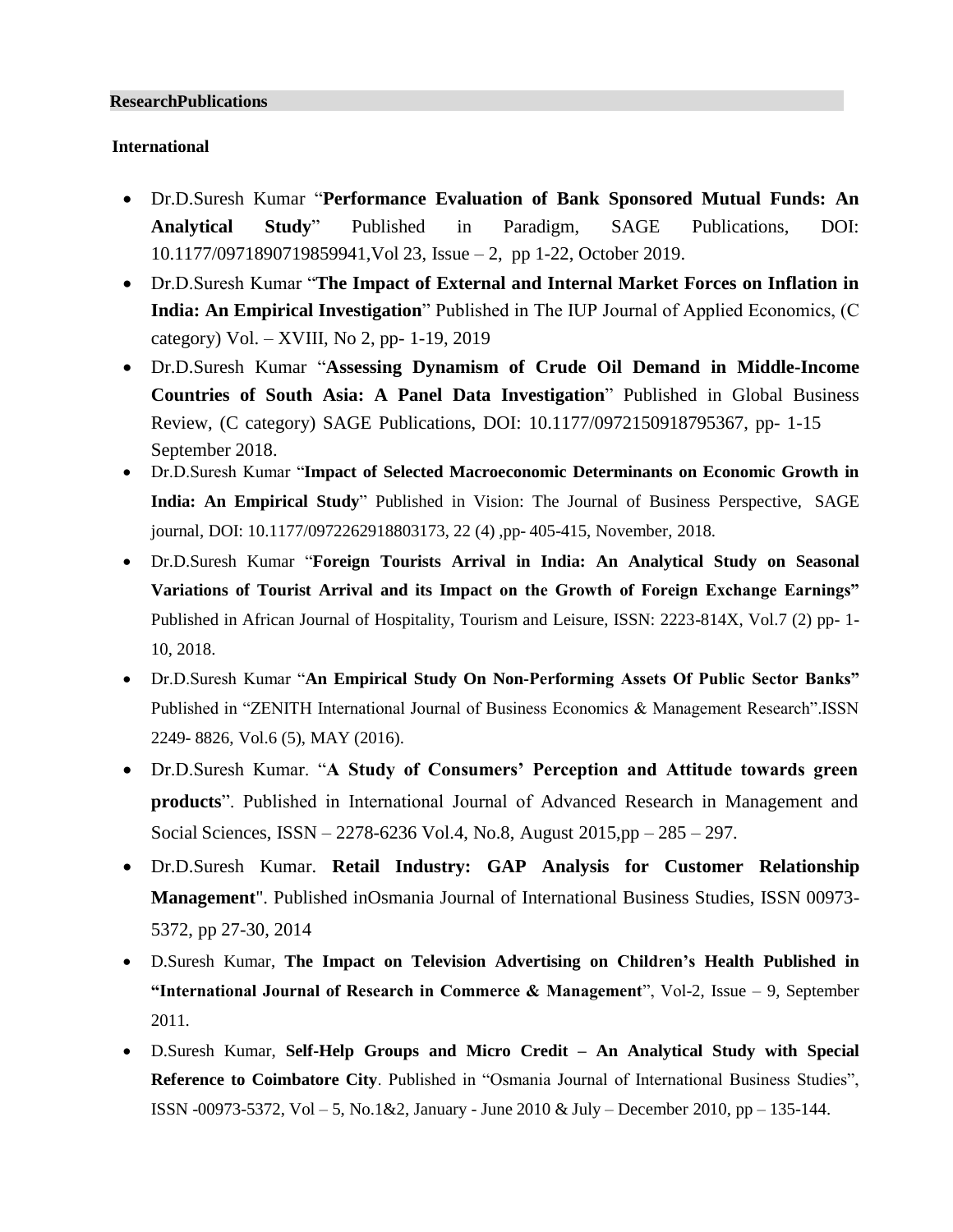- D. Suresh Kumar, **International Marketing Communication in Mobile Phone Industry.** Published in "International Journal of Marketing and Communication", ISSN No. 0973-2330, Vol – 5, Issue – 3, Jan – April 2010, pp -30-36.
- D. Suresh Kumar, **A Study on Export Performance of Garment Industry**. Published in "Osmania Journal of International Business studies". ISSN No. 00973-5372,Vol – 4, No.1, Issue  $-$  Jan – June 2009, pp – 26-39.

#### **NationalJournals Publications:**

- Dr.D.Suresh Kumar, "**A study on the effect of banking Ombudsman scheme in India: Complaint Analysis**" Published in "Amity Management Review" volume 5, Number 1, January-June, 2016 pp- 11-17.
- Dr.D.Suresh Kumar "**An Empirical Study on Impact of NPA with Special Reference to SBI Bank**" Published in "Asian Journal of Research in Banking and Finance", Online ISSN: 2249-7323, Volume : 6, Issue: 5, May (2016) pp-23-30.
- Dr.D.SureshKumar, "**Factors Determining the Customer's Satisfaction for E-Toursim: Factor Analysis Approach**" Published in "Journal of Marketing Vistas" Volume 6, No-2 , July-December 2016 pp- 50-58.
- Dr.D.Suresh Kumar, "**Customer Satisfaction and Perception on PradhanMantri Jan DhanYojana – A National Mission in India**." Published in Pragyaa Journal of Management ISSN 0975-9603, Volume-6, Issue-I Jan-June 2015.
- D. Suresh Kumar, **Customers Perception of value from E- CRM Features on Airline E-Ticketing Websites**. Published in "SCMS Journal of Indian Management". ISSN – 0973- 3167, Vol – 8, No.2, April – June 2011, pp-  $106 - 111$ .
- D. Suresh Kumar, **Empowerment of Rural Women Self-Help Groups in Northern Tamil Nadu**. Published in "SELP Journal of Social science, ISSN No. 0975-9999, Vol-II, Issue – Oct – Dec 2011, Issue -8, pp 28-31.
- D.Suresh Kumar, **Customer Relationship Management, Architecture and its Frame Work.** Published in "Textile Review", ISSN No. 0974-2530, Vol – 3, February 2008, pp – 25-31.
- D. Suresh Kumar, Textile and Clothing Exports Published in "Textile Review", ISSN No. 0974-2530, Vol – 4, Issue – 3, March 2009, pp-29-32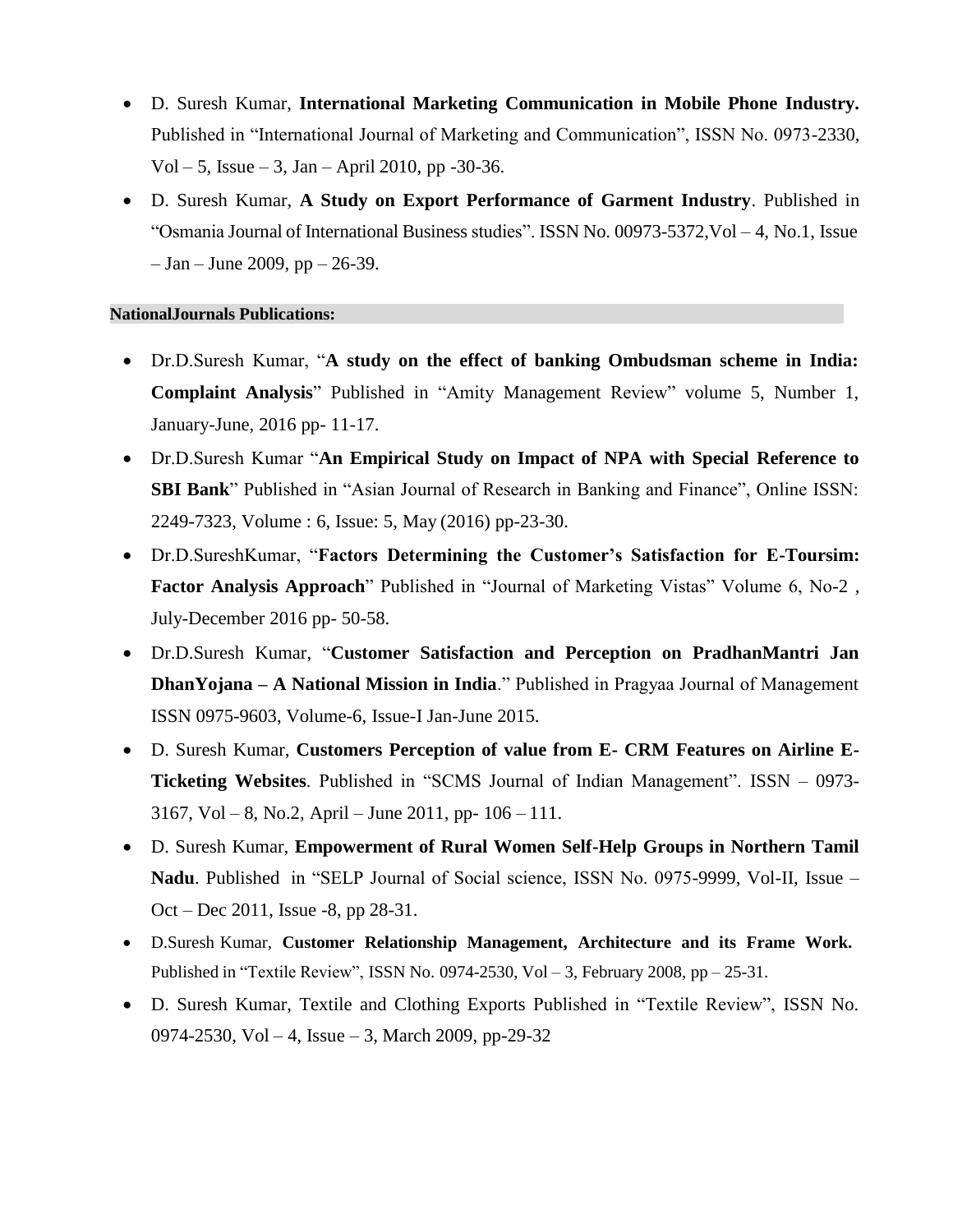## **National**

- **Growth of Resource Mobilization in Mutual Fund industry in India: An Empirical Study***.*– In national conference on "New Paradigms in Management, Economics & Commerce" Held on  $16-17<sup>th</sup>$  Feb 2017 at Mody University of Science and technology, Rajasthan.
- **A Comparative Study on Entrepreneurship and Economic Growth in BRICS Nation** in national Conference on "Economic Upsurge through Entrepreneurship". Organized by Department of Commerce in association with Coimbatore SIDCO Industrial Estate Manufactures Welfare Association, Held on 4<sup>th</sup> March 2020 at Karpagam Academy of Higher Education, Tamil Nadu.
- **Customer Satisfaction and Perception on PradhanMantriJandhanYojana: A National Mission in India**– in national conference on *"*New Paradigms in Management, Economics & Commerce"*Sponsored by Indian Council of Social Science Research*Held on 11th-12th March 2016 at Mody University of Science and technology, Rajasthan.
- **A study on Effective Communication Strategy in Developing Brand Communication through Social Networking Sites**– in national conference on *"*New Paradigms in Management, Economics & Commerce" *Sponsored by Indian Council of Social Science Research*Held on 11th-12th March 2016 at Mody University of Science and technology, Rajasthan.
- **Impact of Social Media Advertisements on Buying Behaviour of Consumer – An Analytical Study** - in national Conference on "Business Innovation". Held on 16<sup>th</sup> October 2015 at Apeejay School if Management, New Delhi.
- **E-CRM in Indian Banks** in National Conference "Contemporary Issues in Global Business Management" Held on 3<sup>rd</sup> February 2012, at Karpagam University, Coimbatore-641021.
- **Customer's sensitivity on Practice of Internet Banking** in National Seminar on "Contemporary Issues in Business Practices". Held on 29<sup>th</sup> September 2012, at Kongunadu Arts and Science College, Coimbatore – 641029.
- **Role of Sales and Advertising Promotion in the Purchase Decision of Consumer Durable Products** - in National Conference on "Contemporary Practices for the Success of Indian Business". Held on 4<sup>th</sup> February 2011, at R.V.S Faculty of Management, Coimbatore.
- **Enhancing E-CRM in the Insurance Industry by Mobile e- Service**  in National Conference on "Challenges and Issues in Service Marketing". Held on 17<sup>th</sup> March 2011, at SNR Institute of management Sciences, Coimbatore-641006.
- **Microfinance and its Significance on Women Empowerment** in National Seminar on "Women Empowerment through Micro Finance". Held on January, 2011at Periyar University, Salem – 636011.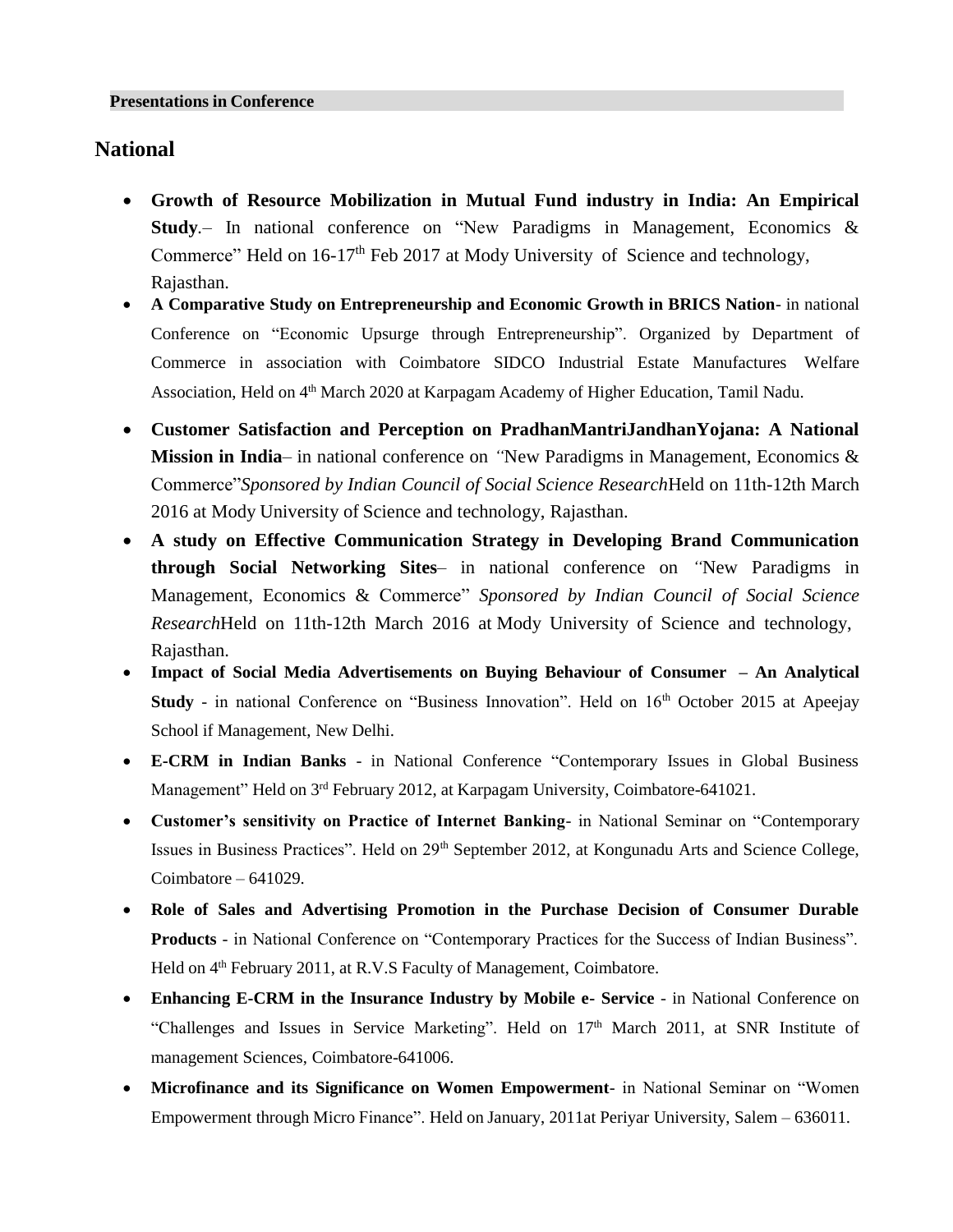- **Role of Banking Sector in Rural Economic Development in India** in National Seminar on "Role of Banking Sector in rural Economic Development", "*Sponsored by Indian Council of Social Science Research"*.Held on 23rd September, 2011, at Dr.N.G.P Arts and Science College, Coimbatore- 641048
- **An Overview of Credit Risk Management in the Banking Sector in National Seminar on "Risk"** Management" Held on 8<sup>th</sup> October 2010, at Karpagam University, Coimbatore- 641021.
- **Empowerment of Women through Self-Help Groups in Northen Tamil Nadu**  in 2nd Annual Research Congress, Held on  $8<sup>th</sup> - 11<sup>th</sup>$ December 2010 at Karpagam University, Coimbatore- 641021.
- **WTO and Internal Factors - Impact on the Oilseed Economy of India** in National Seminar on "WTO and its Implications for Indian Economy". Held on 7<sup>th</sup> January 2009, at Karpagam University, Coimbatore- 641021.
- **Performance of mutual funds in India**  in National Conference "Reforms in Banking and Financial Sector" Held on 15<sup>th</sup> February 2008, at Karpagam Arts and Science College, Coimbatore-641021.
- **Indian Tourism Industry – An Overview -**in National Conference on"Perspectives of Indian Tourism Industry" *Sponsored by UGC* Held on 24<sup>th</sup> and 25<sup>th</sup> January 2007 at NallamuthuGounderMahalingam College, Pollachi-642001, Tamil Nadu.
- *Sampling and Design Methodologies-* in National Seminar on "Frontiers in Applied Statistics and Computer Applications", Held on 29<sup>th</sup> and 30<sup>th</sup> January 2007, at Bharathiar University, Coimbatore-641046.
- **Indian railway – IT innovations and Passenger Service** in National Conference on "The Indian Railways Towards A New Horizon Challenges and Opportunities" Held on 20<sup>th</sup> January 2007, at Sri Vasavi College, Erode.
- **Water management**  in National Seminar "Domestic Water management: issues and Challenges" Held on  $28<sup>th</sup>$  February 2007, at Bharathiar University, Coimbatore – 641046, Tamil Nadu
- **Web Marketing** in National Seminar on "Strategic Management: Opportunities and Challenges in Post LPG Era" Held on 15<sup>th</sup> and 16<sup>th</sup> February 2007, at Periyar Institute of Management Studies, Periyar University, Salem – 11, Tamil Nadu.
- **Community Health Insurance in India an overview-** National Conference on "Impact of Globalization on Insurance Sector Sponsored by UGC, Held on 30<sup>th</sup> and 31<sup>st</sup> March 2007, at NallamuthuGounderMahalingam College, Pollachi – 642001, TamilNadu.
- **Role of Mutual Funds in Tax-Savings** in National Conference on "Recent Trends in Financial Sector Reforms and Information Technology" Held on 13<sup>th</sup> & 14<sup>th</sup> march 2007, at Bharathiar University, Coimbatore-641046.
- **Entrepreneurship and Economic Development in India** National Seminar on "Promoting Entrepreneurship at the Grass Root Level in the Liberalized ERA: Challenges and Dimensions". Held on 29<sup>th</sup> and 30<sup>th</sup> March 2007, at Pondicherry University, Pondicherry.
- **Human Rights in Education** in National Conference on "Human Rights and Values in Education", Held on  $28<sup>th</sup> \& 29<sup>th</sup>$  June 2007 at Emerald Heights College for Women, Udhagamandalam – 643006.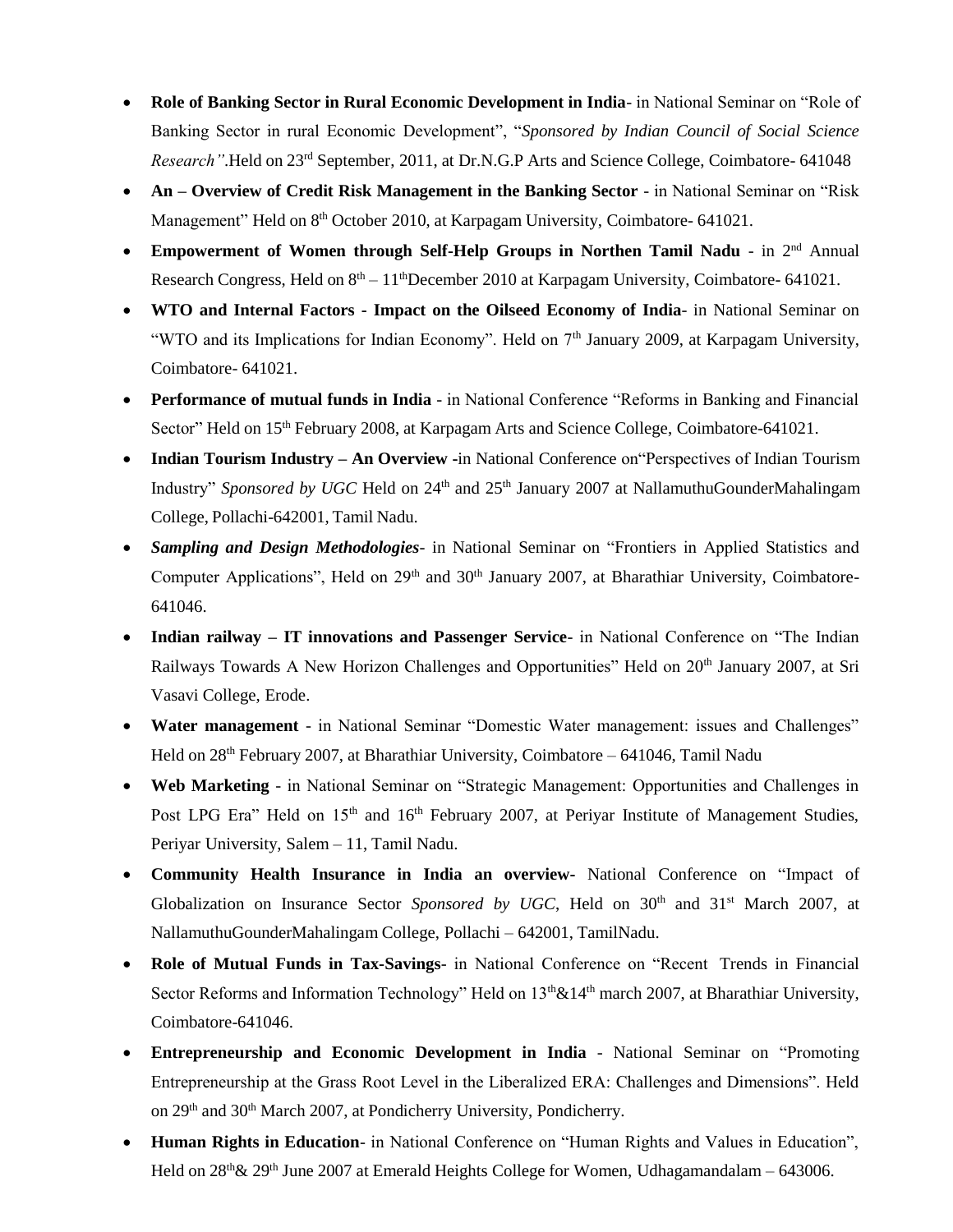- **Insurance Sector to Drive Indian Customer Relationship Management Market** in National Seminar on "Retail investor in India – Emerging Trends" Held on 10<sup>th</sup> August 2007, atOsmania University, Hyderabad – 500001, Andhra Pradesh.
- **Role of Mutual Funds in Tax Savings with Special Reference to Equity Linked Savings Scheme**  in National Seminar on "Insurance Sector Reforms in India: Challenges and Opportunities" *Sponsored* by *UGC*, Held on 8<sup>th</sup> August 2007, at Nizam College, Hyderabad – 500001 Andhra Pradesh,
- **Export Performance and Its Applications**  National Conference on "Liberalization and its Impact on Export Performance" Held on 7<sup>th</sup> October 2006, at Karpagam Arts and Science College, Coimbatore-641021.

# **International**

- **Financial Modeling: Develop a strategic Business plan to drive revenue and growth** International Conference on "5<sup>th</sup> International conference on Green, Growth, Globalization and Governance: Challenges and Opportunities in association with Cambridge Central Asia Forum". Held on 3-5, February 2017 at JK Lakshmipat University, Jaipur.
- **A study on the effect of banking Ombudsman scheme in India: Complaint Analysis** International conference on "Transforming Business Practices for Innovation, Development and Governance". Held on 1 &2nd September 2016 at Amity University, Jaipur, Rajasthan.
- **Retail Industry: Gap Analysis for Customer Relationship Management**  International Conference on "Innovation and Implementation of Information Technology in Global Business". Held on 3<sup>rd</sup> February 2014 at Kongu Nadu Arts and Science College, Coimbatore, TamilNadu.
- **Export Performance of Textile Industries in India**  International Conference on "International Trade and Commerce". Sponsored by ICSSR, Held on 5<sup>th</sup> -7<sup>th</sup> March 2010 at Osmania University, Hyderabad, Andhra Pradesh.
- **Conceptual Design for a Strategic Human Resource Quality Management System** International Conference on "Recent Trends in Capital Markets and Financial Innovations". Held on 10<sup>th</sup>& 11<sup>th</sup> January 2009, at Bharathidasan University, Tiruchirappalli.
- **Consumer's Perceptions and Experiences with Automated Health Related Information Services**in International Conference "Innovations in Business Horizons" Held on  $24^{\text{th}}\& 25^{\text{th}}$  September 2009, at Karpagam University, Coimbatore – 641021, Tamil Nadu.
- **Analysis of Cases**, International Conference on "Case Study Methods of Teaching, inCommerce/Management Education"Sponsored by UGC the paper entitled". Held on 20<sup>th</sup>& 21<sup>st</sup> January 2007, atBharathidasan University Tiruchirappalli – 620024, Tamil Nadu.
- **Customer Relationship Management – Architecture and its Frame Work***,* in International Symposium on "Global Business Opportunities and Challenges". Held on  $15<sup>th</sup>$ & $16<sup>th</sup>$  February 2007, at Loyola College, Chennai.
- **Role of Mutual Funds in Tax Saving***,*  in International Conference on "Emerging Paradigm in Financial Services" Held on 7<sup>th</sup> & 8<sup>th</sup> April 2007, at Cauvery College for Women, Tiruchirapallai.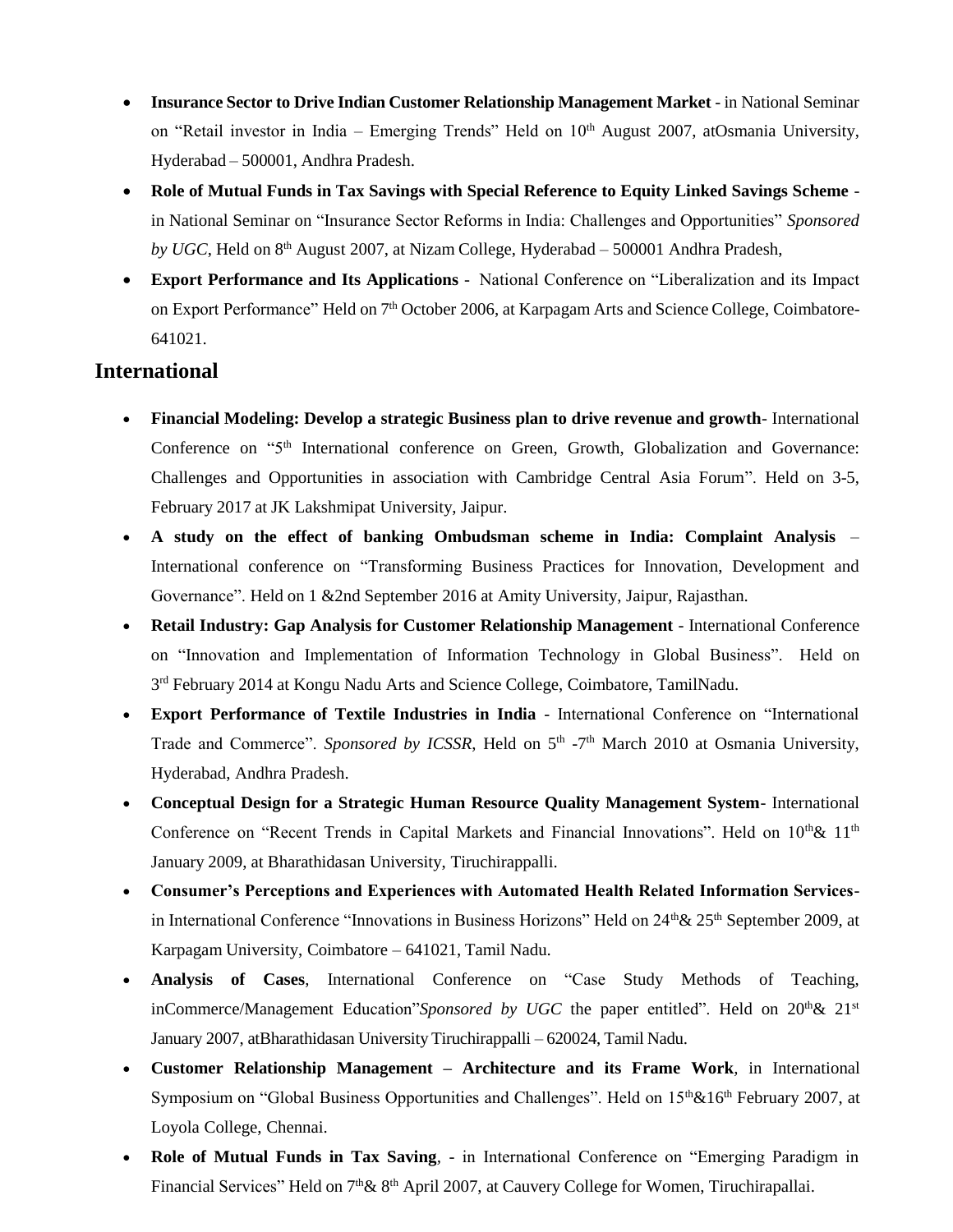#### **Participation inConference International**

1. **Innovations** – Enhancing the Quality of Life, Loyola College, Chennai, on  $12^{th}\& 13^{th}$  January 2009

#### **Participation inSeminars**

- **1. The Role of Entrepreneurs in 21st Century**, Dr.SNS Rajalakshmi College of Arts and Science, Coimbatore- 641006, on  $24<sup>th</sup>$  February 2006.
- **2. Global Warming May Harm Human Health** in State Level Seminar on "Global Warming: Issues and Challenges". "Sponsored by UGC", Held on 7<sup>th</sup> March, 2011, at Government Arts College, Salem -636 007.

#### **Participation in Faculty DevelopmentProgramme**

- **Innovative practices**, orientation program, Organized by Academic Staff College, Karpagam University, Coimbatore, From  $2nd - 7<sup>th</sup>$  February 2009.
- **E-learning resource & Teaching methodology in Education & Research Development**, MHRD sponsored refresher course for management and commerce faculty, Organised by Sri Sai Ram Institute of Management Studies, Chennai, Tamil Nadu. On 27<sup>th</sup> April to 9<sup>th</sup> May 2020.
- **360<sup>o</sup> Classroom Management – Teaching Methodology**, MHRD sponsored, Organised by Sri Sai Ram Institute of Management Studies, Chennai, Tamil Nadu. Held on 16-21 May, 2020.

### **Participation in Workshops**

- Research Methodology and SPSS Held at Karpagam University, Coimbatore- 641021, Tamil Nadu, on  $27<sup>th</sup> \& 28<sup>th</sup>$  February 2009.
- Seven days short term training program on SPSS. Organized by ORSI and Mody University, Rajasthan. From  $7<sup>th</sup>$  June to  $14<sup>th</sup>$  June 2013.
- 9<sup>th</sup> National case writing workshop. Organised by JK Lakshmipat University, Jaipur, Rajasthan. From  $4$ thto 6<sup>th</sup> June 2015.
- How to Start Technology Business Incubator. Organized by School of Engineering and Technology, Mody University of Science and Technology, Jaipur, Rajasthan. On  $18<sup>th</sup> \& 19<sup>th</sup>$  June, 2018.
- National workshop on "Tools and Techniques for Online Teaching and Training Program" Organized by My Academy Skills (Registered Training Partner with NSDC and MSME, Govt. of India), held on 29-30 April, 2020.

### **Conference / Seminar / WorkshopOrganized**

• Workshop on SPSS. Organized by ORSI and Mody University, Rajasthan. From 7th June to 14<sup>th</sup> June 2013

### **Invited Speaker / Session Chair- Conference / Seminar / Workshop**